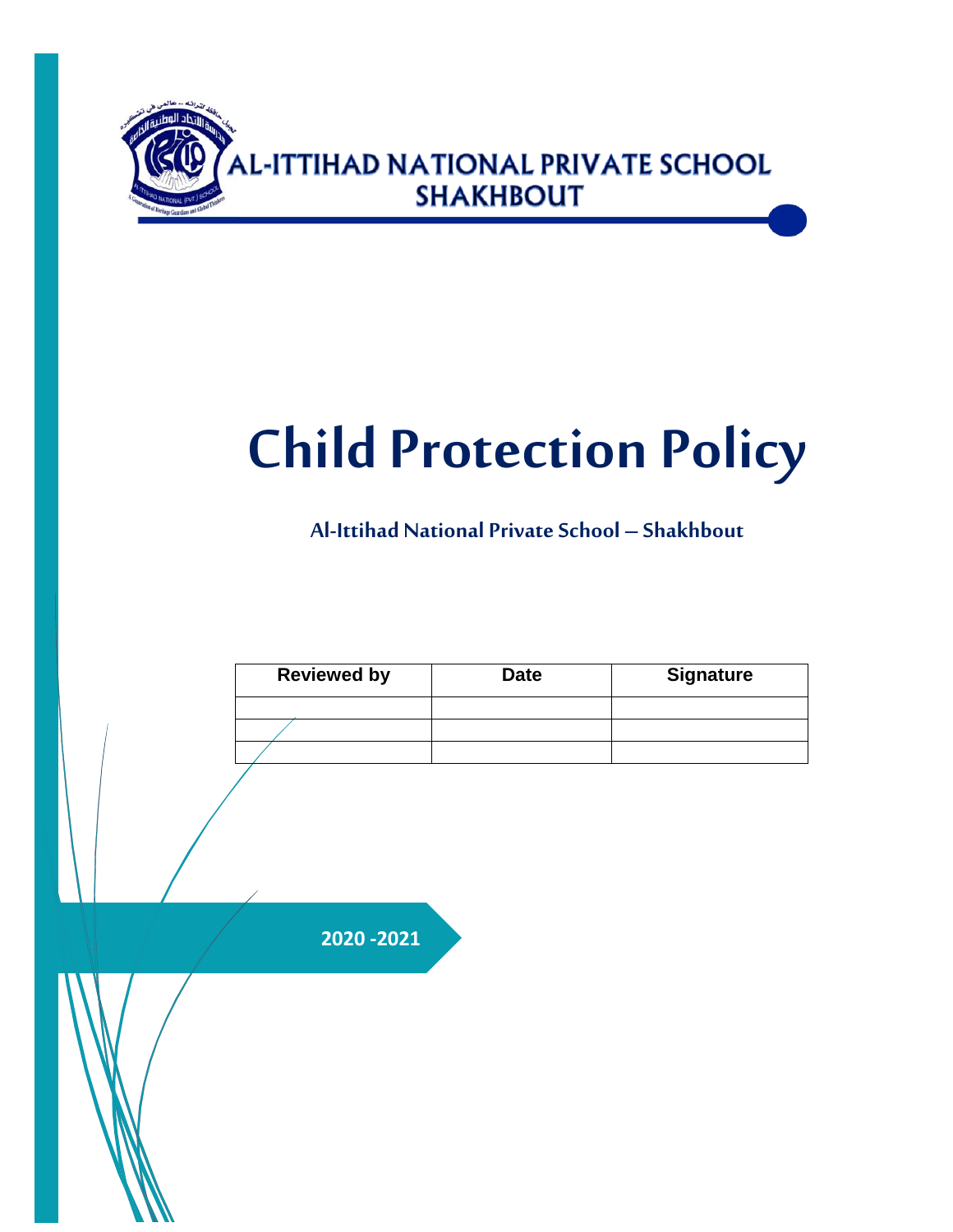# **CHILD PROTECTIONPOLICY**

#### **Introduction**

Al Ittihad National Private School- Shakhbout (INPS-SH) thrives to protect & safeguard every child under its roof, and is ready to cooperate with the Ministry of Interior -Child Protection Center (MOI-CPC), and the Abu Dhabi Department of Education and Knowledge (ADEK) to stop any type of child abuse. The welfare of every child is paramount; and ALL children, regardless of their age, gender, language, color have the right to protection from abuse – in all its types. Enforced by the UAE Federal law No. 3 of 2016 on child rights, Federal law No. 3 of 1987 on penal code, and other relevant UAElaw.

**INPSS Mission** We at INPS Shakhbout are committed to the intellectual and personal development of our students by providing programs that inspire and empower them to be active national and global citizens.

**INPSS Vision** To create a generation of heritage guardians and global thinkers.

#### **INPSS Core Values**

- $\checkmark$  Honesty
- $\checkmark$  Tolerance
- $\checkmark$  Lovalty
- $\checkmark$  Belonging
- $\checkmark$  Respect
- $\checkmark$  Resilience
- $\checkmark$  Empathy

#### **Purpose**

The purpose of this document is to give detailed information about the school Child Protection Policy with clear procedures on how to handle abused children & who to report to when such abuse is evident. Children have rights, most importantly the right to be safefrom danger, happy and respected; the right to parental guidance not negligence, freedom of expression, of thought, conscience & religion, protection from all forms of violence, good health & health services , the right to education, leisure, play & culture; also children with disabilities have rights….. all these rights must put into practice in a warm & loving environment which comprises the family/ home & the school that the child is attending.

All Staff members should know the procedures to seek help for any abused/or neglected child; so that they can respond to the abuse using proper means. These rights were specified by the United Nations in 1989 which acknowledges fundamental rights to which all children are entitled for their properdevelopment.TheUAEisalsooneof192countrieswhosignedtheUnitedNation Convention on the Rights of the Child "UNCRC".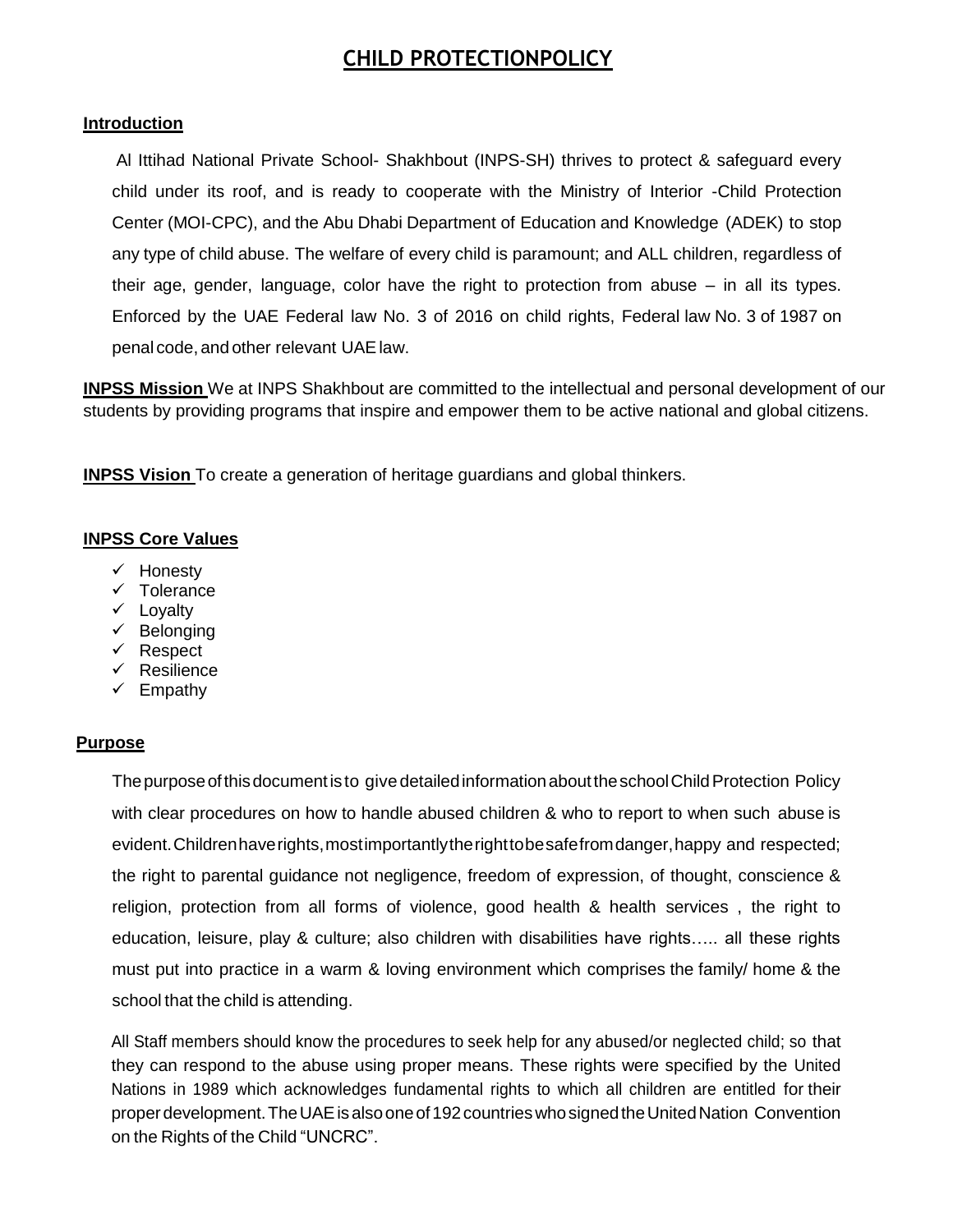#### **Students' Supervision**

School management shall ensure the supervision of students 45 minutes before the start of the school day, during the day, and 90 minutes after school hours.

#### **First Aid Training**

The INPS-SH ensures the provision of on-going First Aid training, and dissemination of knowledge regarding all health, safety and prevention matters so that all School staff know what is expected of them and what to look out for with respect to the protection and safety of students (such as, First Aid, CPR).

#### **Mandatory Reporting of Child Abuse**

Any staff person that suspects a child has come to school abused or neglected must report that information to the Child Protection Officer (CPO) and the School Principal. It is their responsibility to contact the appropriate authorities.

A teacher who works with young children has many roles to play to help protect, nurture, teach & safeguard her students. All staff members, mainly teachers are urged to report any type of abuse whether physical (bruises, injuries...) & or/any type of neglect (physical/emotional) to their Head of Section, Child Protection Officer or School Principal who will take the required action and treat each case accordingly.

The most important thing is never to ignore any sign and help the child by removing him/her from any risky or dangerous situation. This is a collaborative effort by school management & the intervention of the Ministry of Interior (MOI), ADEK and/or the Police.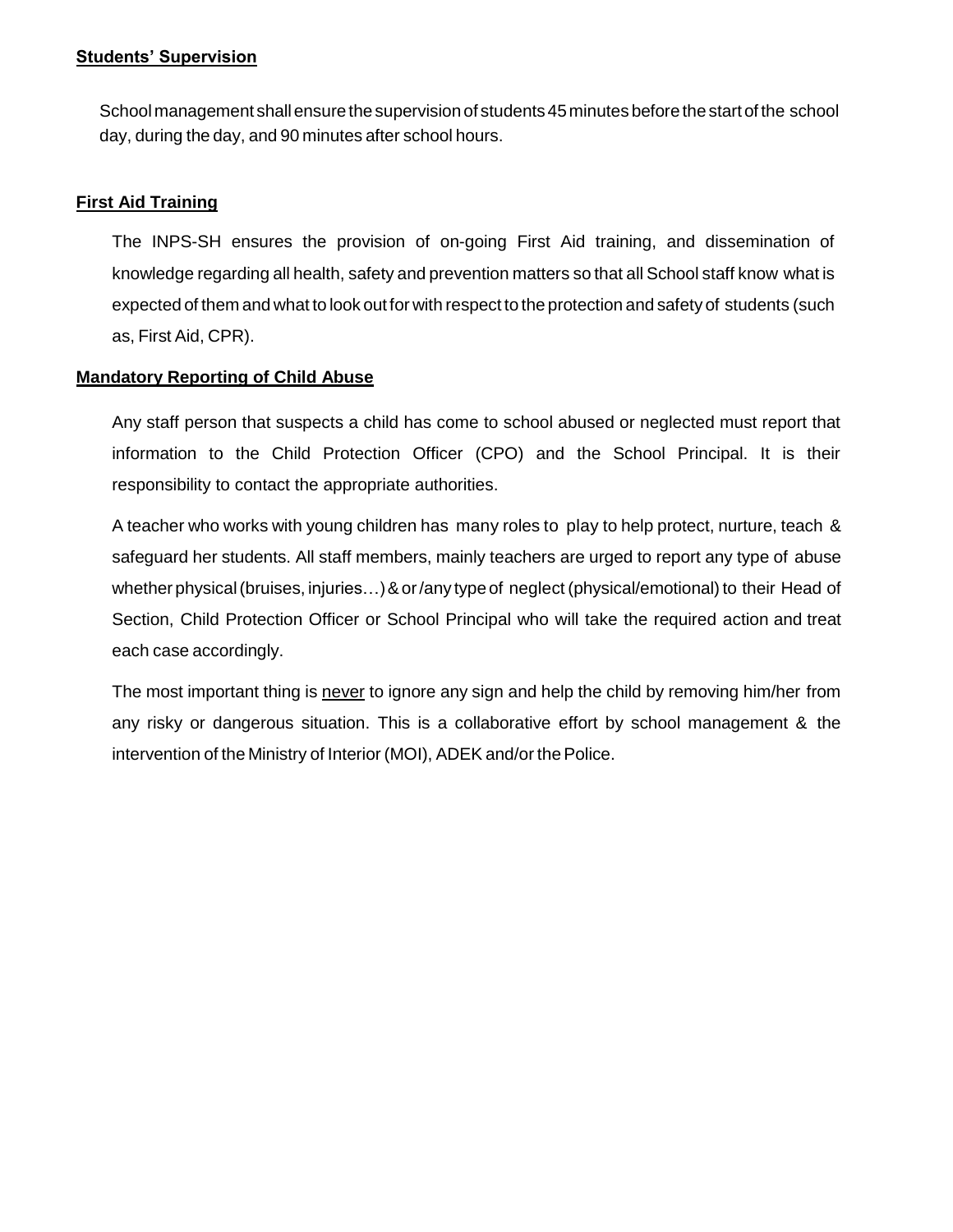#### **Student Protection - ADEK Guidelines**

Staff at INPS-SH school should follow the guidelines documented in the ADEK (formerly ADEC) 2014 –

2015 Policy Manual for child abuse as indicated in Article 5:

# **Students protection**

# Article (5)

- Student enrolment in the school constitutes an implied approval from the  $\overline{\phantom{0}}$ Headmaster to assume the role of the guardian and bear the consequences of such role when the student is under the care of the school. This includes times of commuting to and from school when the means of transportation is provided by the school, as well as commuting between activities organised by the school.
- The school and its Headmaster shall always guarantee students' rights not  $\overline{a}$ to be subject to exploitation, violence, physical harm, sexual abuse, any verbal insult, moral threat or harm of any kind. The school must publish and implement a policy that aims to protect students from any form of these abuses. Anyone suspecting that any student is being subject to any form of these abuses shall inform the Headmaster immediately. Should any such abuse take place, the Headmaster shall abide by the student protection measures issued by the Council for this purpose, and shall suspend any school employee immediately should the said employee be accused of abusing any student. In the case of any violations of the student protection policy, the Headmaster must inform the Council immediately and submit a written report to the Council within twenty-four hours of the occurrence or suspected occurrence of any such violations.
- The Council shall take measures to ensure the protection of students.

# **What are different types of child abuse**

#### **Neglect**

Neglect is the persistent failure to meet a child's physical, emotional, and /or psychological needs, likely to result in significant harm. It may involve a parent or child care provider failing to protect a child from physical harm or danger, failing to ensure access to appropriate medical care or treatment, lack of stimulation, or lack of supervision.

# **Physical**

Physical abuse is the deliberate physical injury to a child. This may include hitting, shaking, throwing, burning or scalding, drowning, suffocating, confinement to a room or cot, or inappropriately giving drugs to control behavior,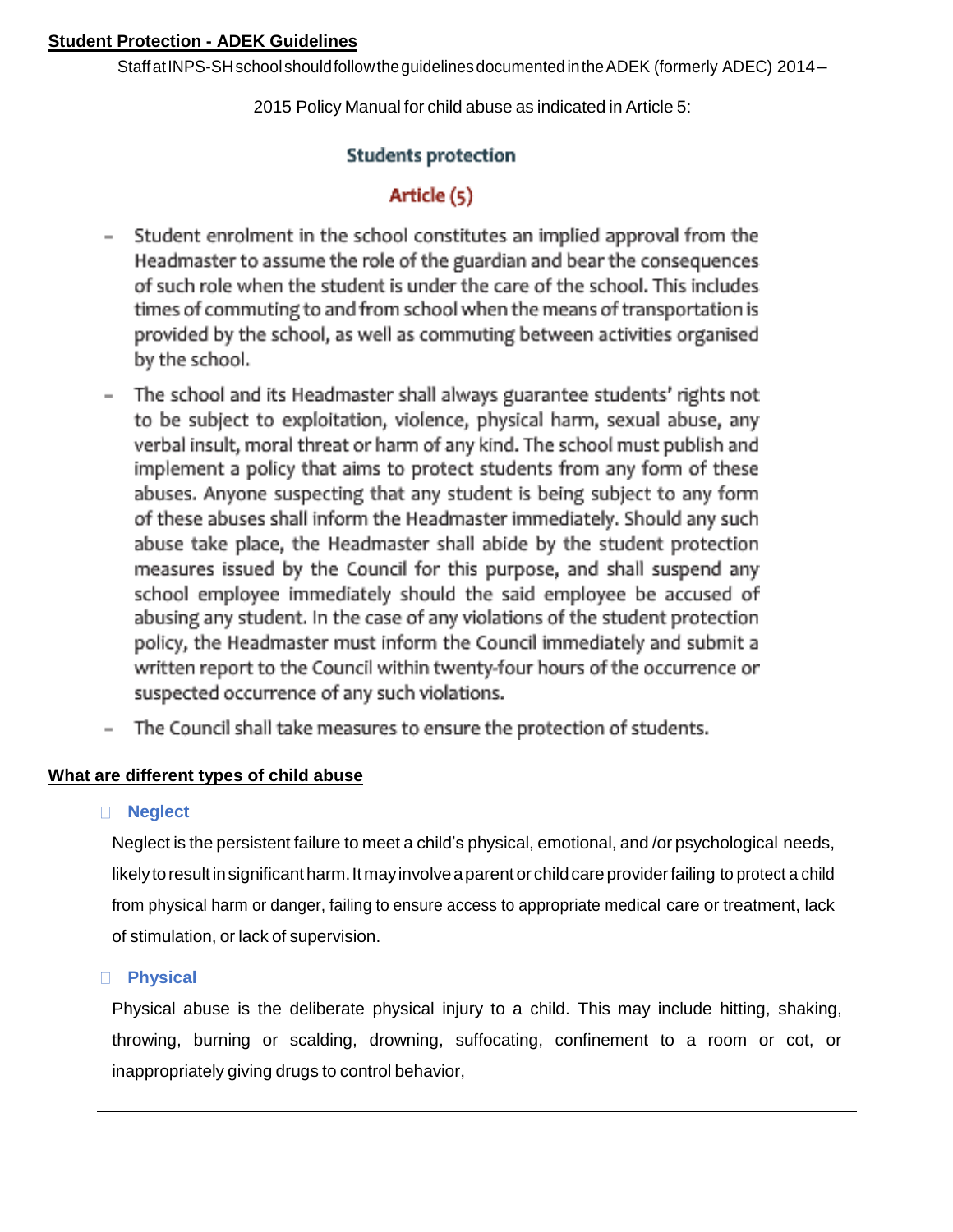#### **Emotional**

Emotional Abuse is the persistent emotional ill-treatment of a child as to cause severe and persistentadverseeffectsonthechild'semotionaldevelopment.Itmayinvolveconveying to children that they are worthless or unloved, inadequate, or valued only insofar as they meet the needs of anotherperson.It maycausechildrenfrequentlytofeelfrightened or indanger.

#### **Sexual**

Sexual abuse: (forcing/enticing a child to take part in sexual activity)

#### **School Procedures**

The most important thing for a teacher to do is first to directly report the incident to the school management, *document it* (Appendix 1), and write down all his/her observations and speculations.

The school management has a big role in protecting ALL the children that attend the school even if it means protecting them from their own parents by following clear procedures & being consistent in following up with the child & his/her family.

Theschoolmanagementwillassumetheresponsibilityofreportingthe incidenttotheMinistry of Interior – Child Protection Center "CPC" and to the Abu Dhabi Department of Education and Knowledge"ADEK" if the case is either: Neglect, Physical, Emotional or sexual abuse.

The team that works with children (teacher, assistant, nurse, etc…) is responsible for observing children and recognizing any type of abuse and reporting it to the school management. Every adult surrounding the child shares the responsibility of preventing child abuse in any form.

These adults are mainly his parents, but if one or both of them are posing a threat & endangering the life &/or wellbeing of the child, then the MOI-CPC will protect this child even from his/her own parents. Every child has a natural right to survive in a healthy, happy, & safe environment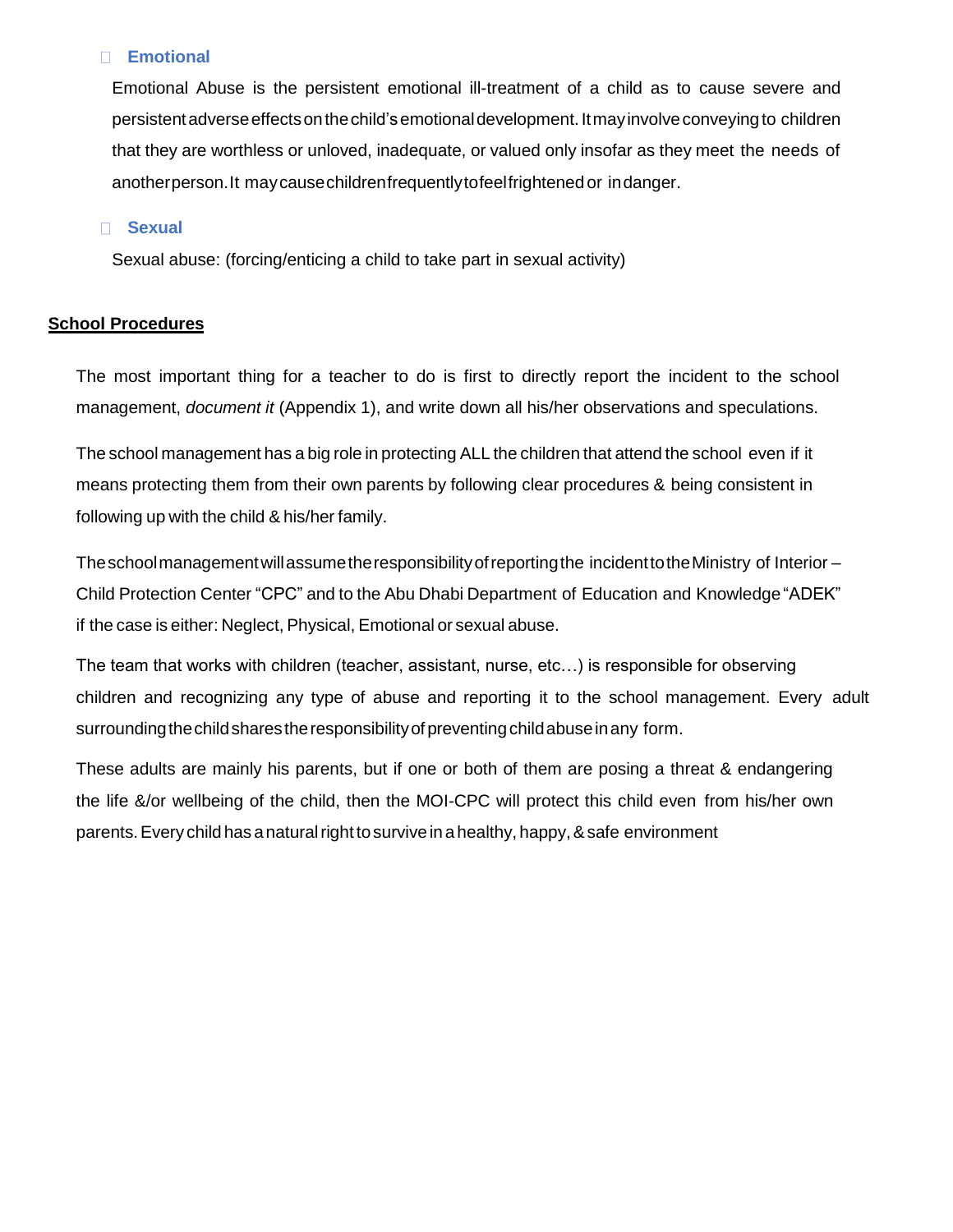#### **Contact and Personal Privacy**

There are occasions when it is appropriate and proper for staff to have physical contact with students, but it is crucial that they only do so in ways appropriate to their professional role. When physical contact is made with students this should be in response to their needs at the time, of limited duration and appropriate given their age, stage of development, gender, ethnicity and background.

It is not possible to be specific about the appropriateness of each physical contact, since an action that is appropriate with one student in one set of circumstances maybe inappropriate in another, or with a different student.

The following guidelines will assist staff with a decision-making protocol in circumstances that require physical contact:

Physical contact should never be secretive or casual, or for the gratification of the adult, or represent a misuse of authority. If a member of staff or volunteer sees an action by other staff members that could be misinterpreted or is felt to be inappropriate, the incident and circumstances should bereported.

Physical contact, which occurs regularly with a student or students, is likely to raise questions, unless the justification for this is part of a formally agreed plan (for example, in relation to students with SEN or physical disabilities). Any such contact should be the subject of an agreed and open school policy and subject to review.

Where feasible, staff should seek the student's permission before initiating contact. Staff should listen, observe, and take note of the student's reaction or feelings and – so far as is possible - use a level of contact which is acceptable to the student for the minimum time necessary.

There may be occasions when a distressed student needs comfort and reassurance. This may include age-appropriate physical contact. Staff should remain self-aware at all times in order that their contact is not threatening, intrusive, or subject to misinterpretation.

Where a member of staff has a particular concern about the need to provide this type of care and reassurance should seek further advice from the Senior Administrative Team.

Some staff, for example those who teach PE or games will on occasions have to initiate physical contact with pupils in order to support a student so they can perform a task safely, to demonstrate the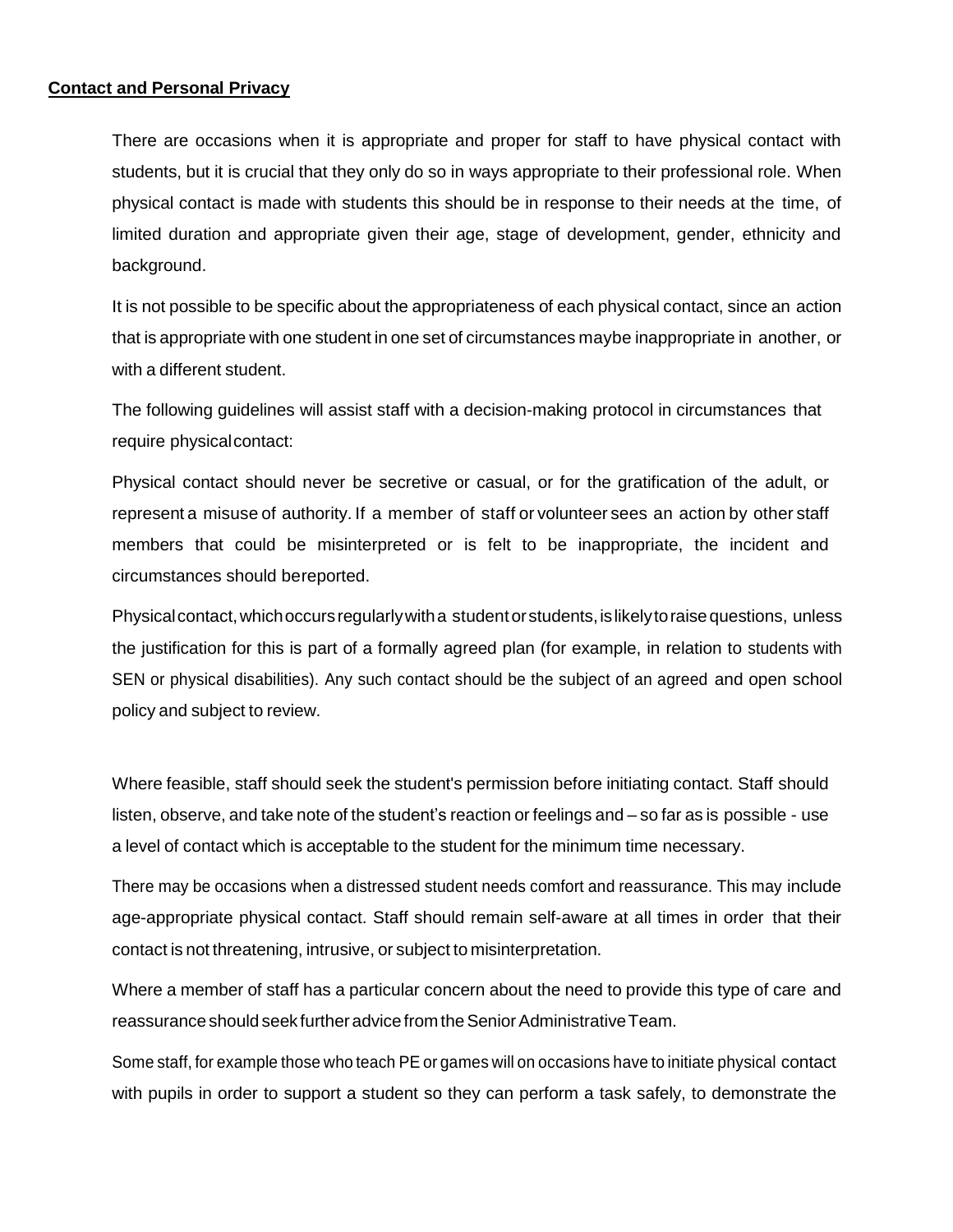use of a particular piece of equipment/instrument, or assist them with an exercise. This should be done with the student's agreement. Contact under these circumstances should be for the minimum time necessary to complete the activity and take place in an open environment. Staff should remain sensitive to any discomfort expressed verbally or non-verbally by the students.

Students are entitled to respect and privacy when changing clothes, going to the bathroom and/or taking a shower. However, there needs to be an appropriate level of supervision in order to safeguard students, satisfy health and safety considerations, and ensure that bullying orteasingdoes not occur. This supervision should be appropriate to the needs and age of the students concerned and sensitive to the potential for embarrassment.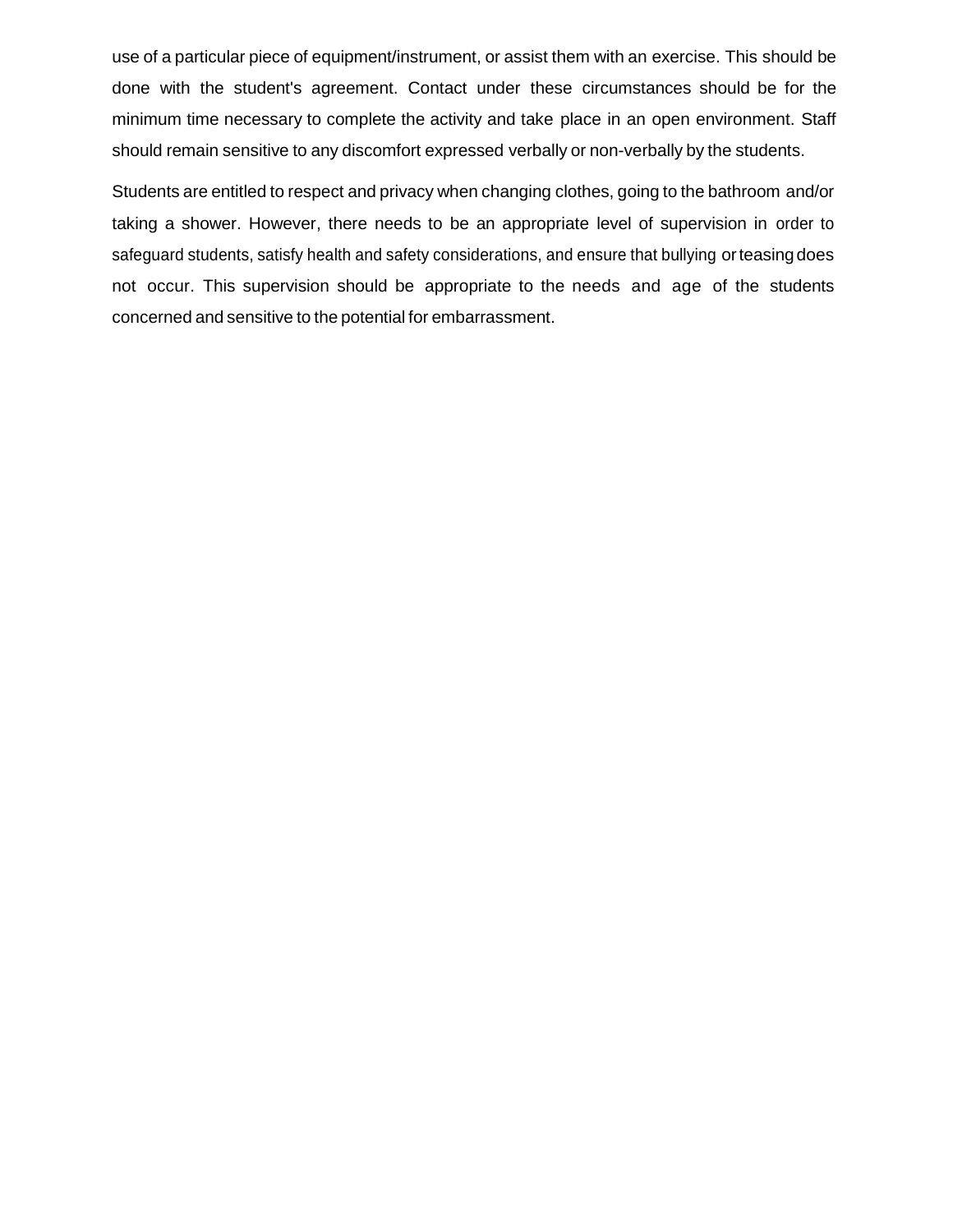#### **One to One Situations and Meetings with students**

Staff working in one to one situation with students is more vulnerable to allegation. Staff must recognize this possibility and plan and conduct such meetings accordingly. Every attempt should be made to ensure that the safety and security needs of both staff and students are met. Meetings should be held in a public or otherwise openly viewed space. As appropriate, individual meetings thatmaycompromisethestaffmember or maybemisinterpretedshould take place in the presence of another faculty member or senior leadership.

#### **Behavior Management and Physical Intervention**

All students have a right to be treated with respect and dignity. Corporal punishment is prohibited in all schools according to ADEK's expectation and, as such, staff should never touch a child in an aggressive way. Staff must not use any form of degrading treatment to punish a student. This includes both physical and emotional humiliation. The use of sarcasm, demeaning or insensitive comments towards students is not acceptable in any situation. Shouting aggressively is not acceptable in any situation.

Deliberately frightening students by overweening physical presence is not acceptable in any situation.Staffmaylegitimatelyinterveneto preventastudentfrominjuringthemselvesor others, causingdamagetoproperty,engaginginbehaviorprejudicialtogoodorder,andto maintain good order and discipline. Staff should have regard to the health and safety of themselves and others. Under no circumstances should physical force be used as a form of punishment.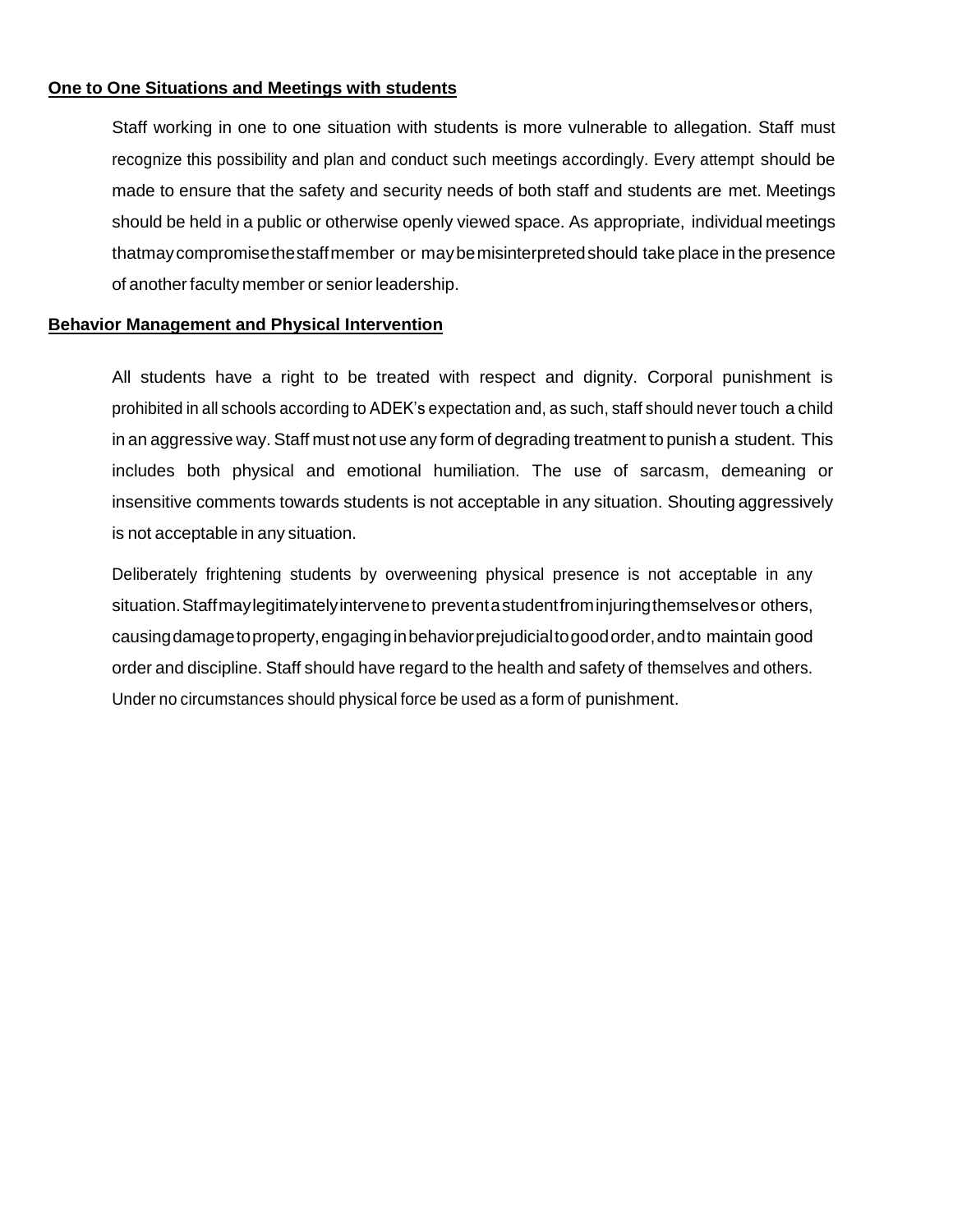# **Child Protection Officer (CPO)**

The CPO is the designated staff member who assumes the responsibility for child protection within the school. S/he shall involves other agencies over suspected oractual cases of child abuse ( ADEK, MOI- CPC,).

The Health and Safety Officer is usually the CPO. The CPO assumes the responsibility of being fullycommittedtosafeguarding&promotingthewelfareof allchildrenofallages

In addition to that INPS-SH has a list of policies that also contribute to the child's care & welfare, namely: bullying policy; behavior policy, health & safety policy.

Allstaffmembersatthebeginningof eachacademic yearareinformedofthename of each CPO and that they have an individual responsibility of reporting any child protection concerns that they might come across; as well as inform the staff members of the child protectionprocedures of the school. All staff members need to be alert to the signs of abuse and how to respond to a student who may tell or speak out about being abused.

#### **The role of the designated CPO is that:**

- 1. Ensurethattheparentshaveaclearunderstandingoftheresponsibilityplacedonthe school & staff in relation to child protection (parents' orientation day, memos, parents meetings etc.)
- 2. CPO will provide a training session for all staffmembers
- 3. CPOwilldevelopeffectivelinkswithlocalagencies&cooperateasrequiredwiththeir inquiries on child protection procedures & matters
- 4. CPO will keep written records of concerns about children (noting the date, event &action taken), evenwhenthere isno needtoreferthematter ortake it further
- 5. When thereisacausetotakethematterfurther,theCPOmustensurethat thecaseis discussed with all relevant parties & that there are set procedures for reporting & following-up concerns.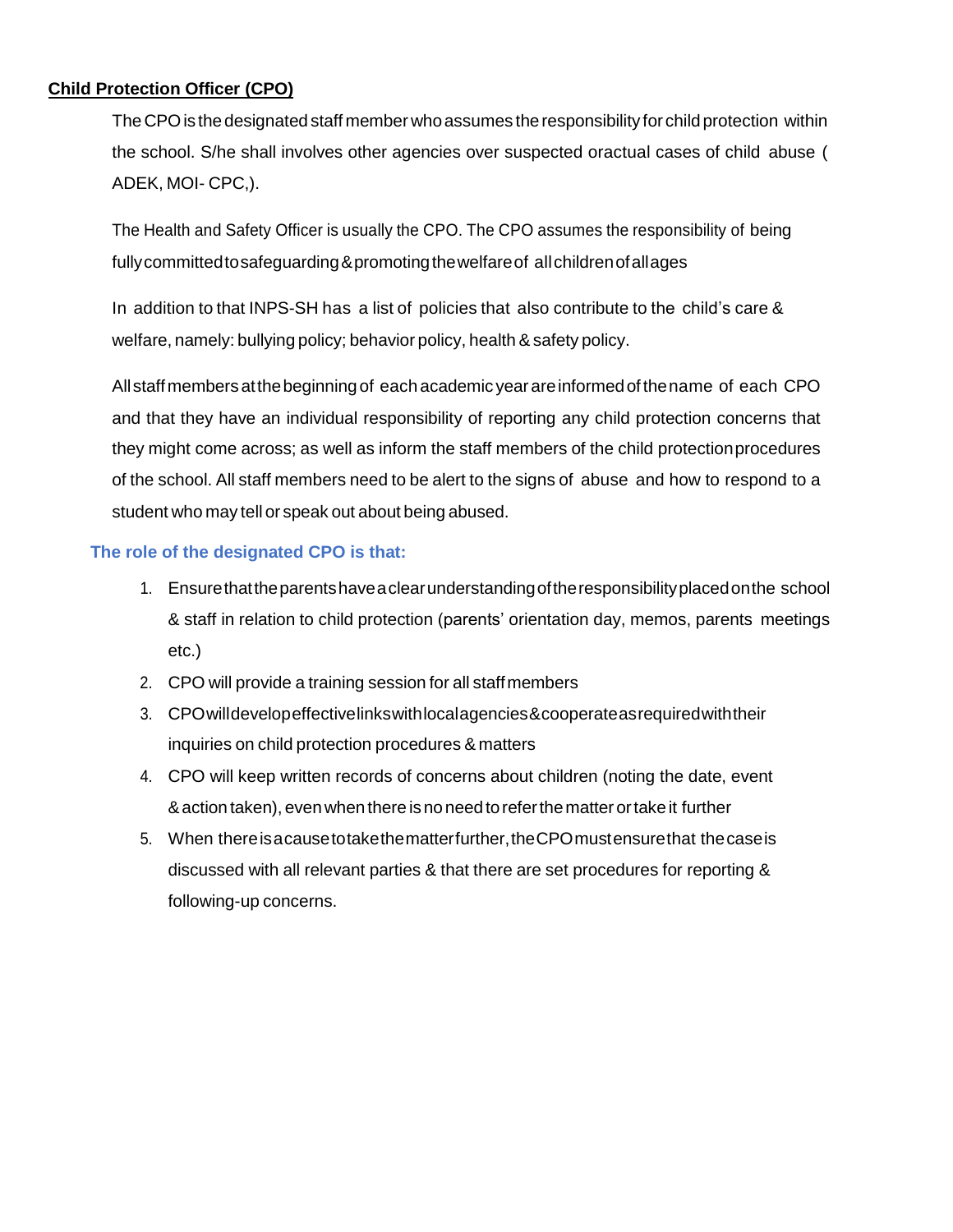- 6. Ensure that the written records are kept in securely-locked locations in the respective sections of the school. These records are updated when new incidentsoccur.
- 7. CPO will liaise/guide & support staff to ensure that students have the correct information with regards to "Child Protection" and are aware of his/her role that he/she are ready to provide support & advice when it is needed
- 8. CPO will ensure that designated notice boards are found all around the school, that the name and telephone numbers of "Child Protection Officers" & related persons who can be contacted in case of emergency or if any child or staff memberfeels the need to raise a concern or seek help.

#### **The Child Protection Team**

The team comprises of CPO, school Nurse, Social worker, the Senior Leadership team willbe informed at all times of any situations causing concern.

#### **Confidentiality, Reports & Records**

The degree of confidentiality in child protection work is governed by the need to protect the child. INPS- SH has a professional responsibility to share relevant information about the protection of children with other professionals, particularly ADEK &CPC.Ifastudentconfides in amember of staff andrequestthattheinformation is kept secretitis importantto explainto the student the member of staff has the responsibility to refer cases of alleged abuse to the appropriate agencies on a need to know basis. The Principal and other members of INPS – SH staff will share information only within appropriate professional contexts and child protection records will be kept securely locked.

Child protection records & reports will be objective & based on evidence. They will distinguish between fact, observation, allegation & opinion.

#### **Identifying Abuse**

Unexplained changes in behavior or school performance may indicate abuse. The more obvious signs, such as bruises, may be apparent especially when students change for physicaleducation class.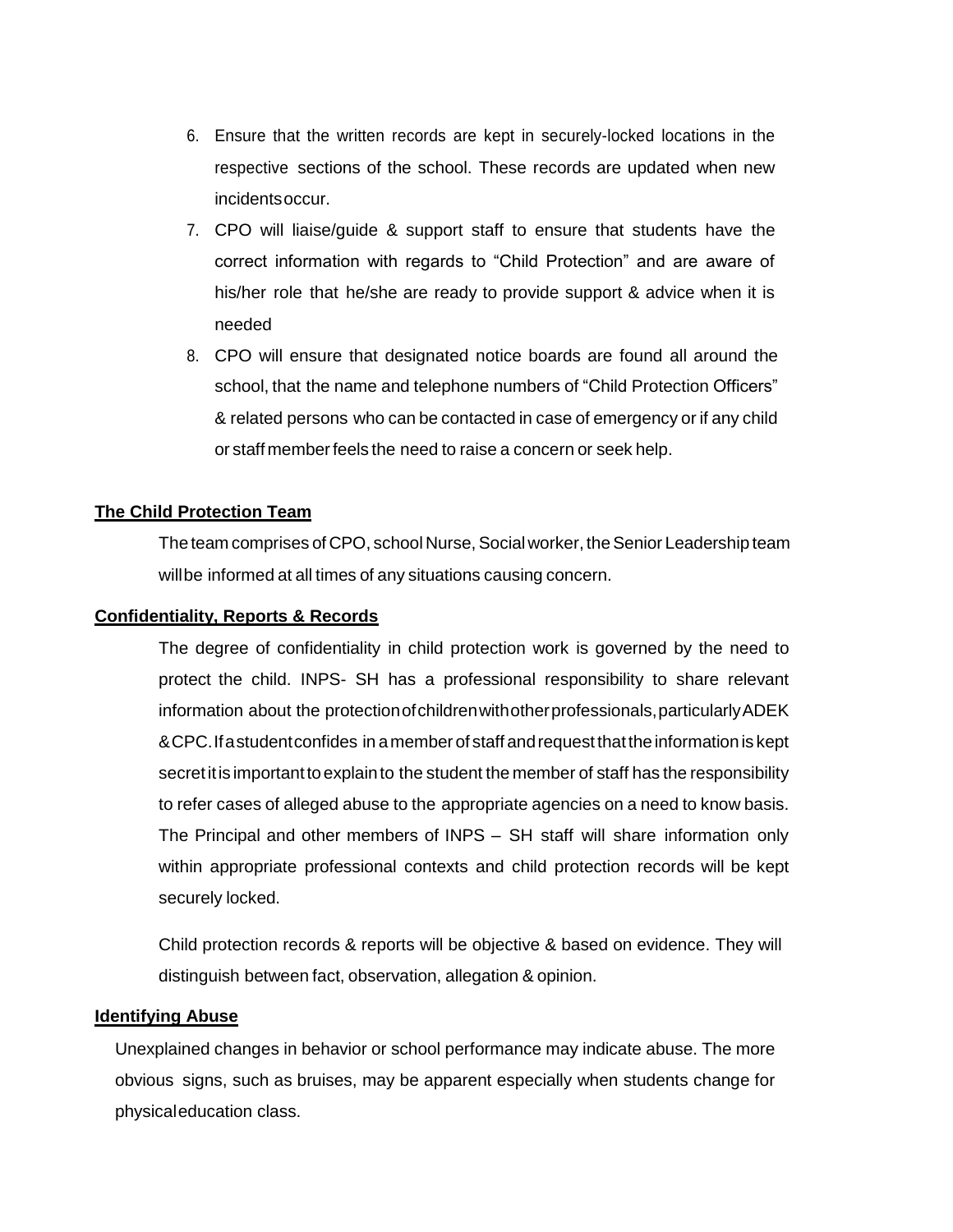Inadequate clothing, poor growth, or apparently deficient nutrition may indicate physical neglect, while attention seeking or excessive dependence may point to emotional neglect.

#### **Supporting Student at-risk**

INPS-SH recognizes that children who are abused or witness violence may find it difficult to develop a sense of self-worth & to view the world as a safe place. They may feel helpless, humiliated, & mightblamethemselvesforanymishapsorviolenceintheirdirectenvironment. Theschoolmaybe the only *secure*, *stable*, and *predictable element*in the lives of children at-risk. Nevertheless, when at school, their behavior might be challenging & defiant, and they may be withdrawn.

# **INPS-SH will support these children through**

- $\Box$  The content of the curriculum which encourage self-esteem, motivation & self-regulation
- $\Box$  The school ethos which promote a positive, supportive & secure environment & give students a sense of value
- $\Box$  The school's behavior policy emphasizes the need to support students. All staff members agree on a consistent approach which focuses on the behavior of the child, in order not to damage the student's sense of self worth
- $\Box$  Keeping records & notifying the school Principal & any other relevant parties in case of a recurrence of a concern
- $\Box$  If the child at-risk will move to another school, INPS-SH will transfer the information to the next school. In case that INPS –SH doesn't know which school the student has moved to, then it will contact the Abu Dhabi Department of Education and Knowledge (ADEK) to inform them

#### **Who are the current players in child protection?**

**The MOI ChildProtection Centre (CPC)**

Phone: 1166111

Email: [childprotection@moi-cpc.gov.ae](mailto:childprotection@moi-cpc.gov.ae)

#### Website: **[www.moi-cpc.a](http://www.moi-cpc.a/)**

#### **Documenting AbuseIncidents**

Child's Name:

Age: Class: Date of Disclosure: